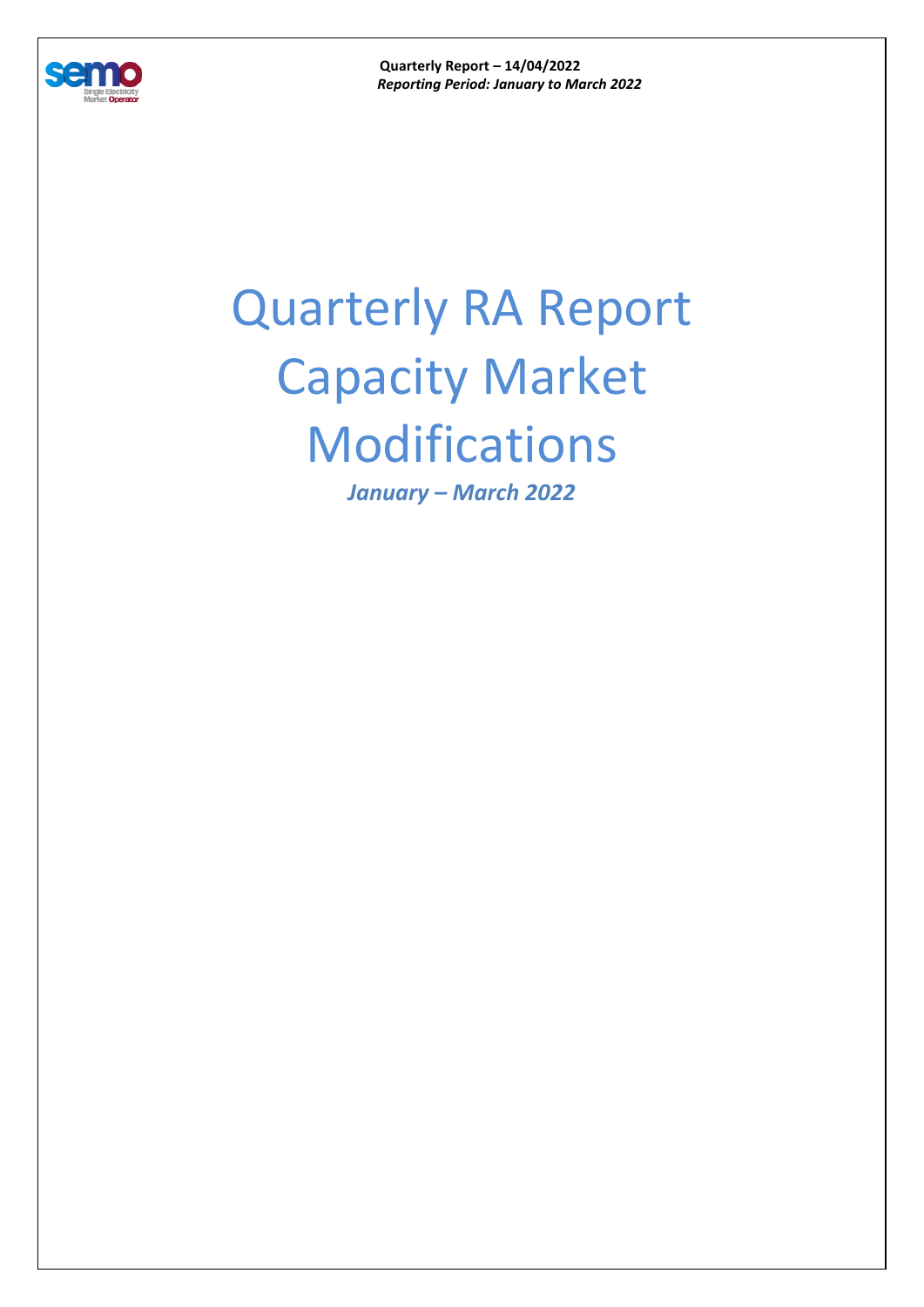

## *Summary Note*

| <b>Area</b>                                     | <b>Key Event</b>                                            |                                          |
|-------------------------------------------------|-------------------------------------------------------------|------------------------------------------|
| <b>Meetings Held</b>                            | Capacity Workshop 23                                        | Wednesday, 26 <sup>th</sup> January 2022 |
|                                                 | Capacity Workshop 24                                        | Cancelled - no new Proposals<br>raised   |
|                                                 |                                                             |                                          |
| <b>Modifications Raised</b>                     | 3                                                           |                                          |
| during this period                              |                                                             |                                          |
| <b>Modifications Under</b>                      |                                                             |                                          |
| <b>Consultation</b>                             | $\overline{3}$                                              |                                          |
| <b>RA Decisions Issued</b>                      | $\mathbf 0$                                                 |                                          |
|                                                 |                                                             |                                          |
|                                                 |                                                             |                                          |
| <b>Modifications Deferred</b><br>as at 31/03/22 | $\mathbf 0$                                                 |                                          |
|                                                 |                                                             |                                          |
| <b>Modifications Under</b>                      |                                                             |                                          |
| <b>Consideration</b>                            | <b>Modifications Under Consideration with Status listed</b> |                                          |
|                                                 |                                                             |                                          |
| <b>Capacity Market Code</b>                     | Version 6.0                                                 |                                          |
|                                                 |                                                             |                                          |
| <b>Modifications Currently</b>                  |                                                             |                                          |
| on baseline                                     | <b>Capacity Market Rules</b>                                |                                          |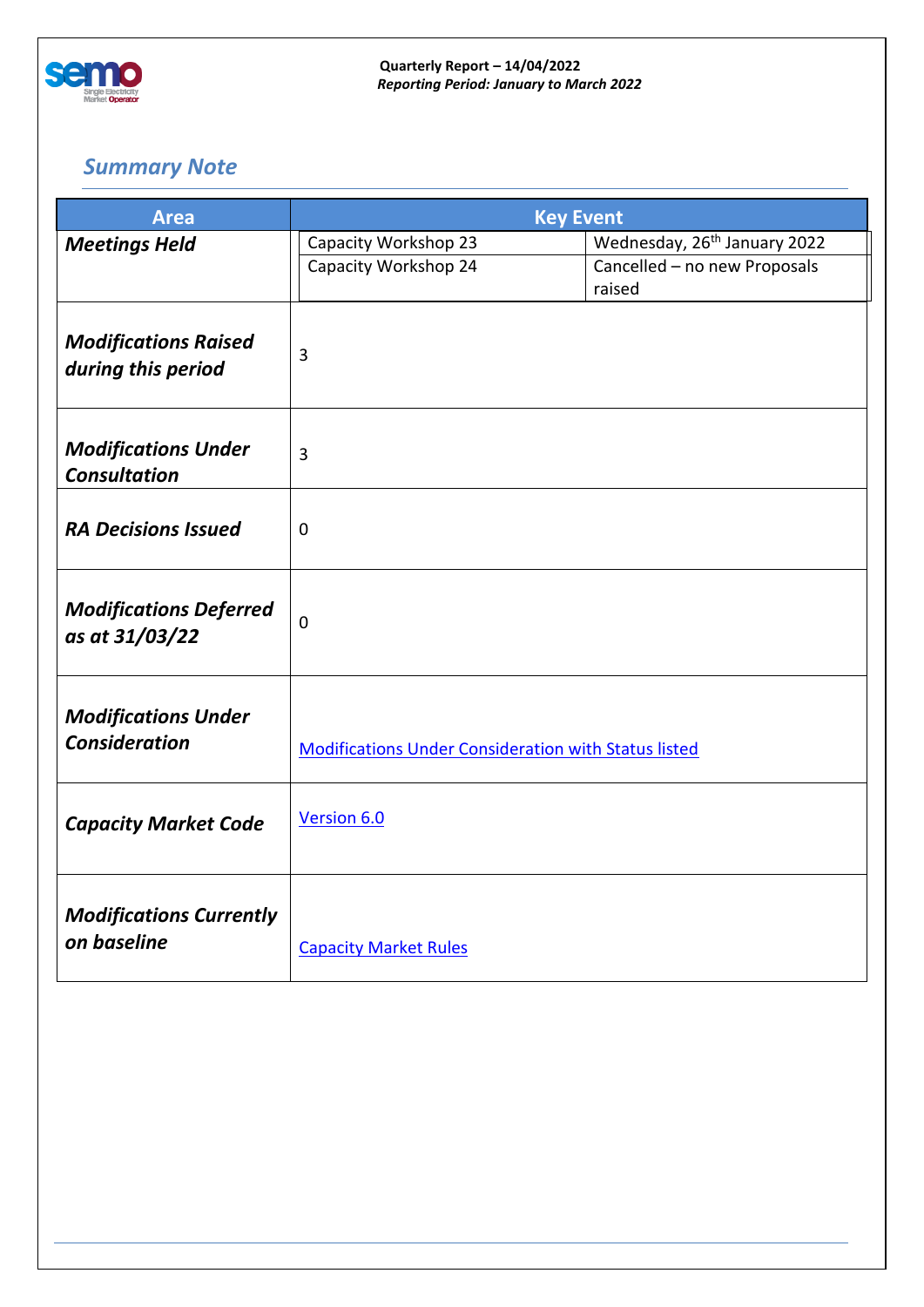

## *Appendix 1 – Programme of Work as as 31/03/2022*

| Status as at 31 March 2022                                                                         |                                           |                                                                        |  |  |  |
|----------------------------------------------------------------------------------------------------|-------------------------------------------|------------------------------------------------------------------------|--|--|--|
| <b>Modification Proposals 'Under Consultation' without System impacts</b>                          |                                           |                                                                        |  |  |  |
| <b>Title</b>                                                                                       | <b>Sections Modified</b>                  | <b>Sent</b>                                                            |  |  |  |
| CMC_02_22 Timely publication of<br><b>FAIP</b>                                                     | F.5                                       | In Consultation                                                        |  |  |  |
| CMC_03_22 Transparency on<br><b>Publication of Qualification Results</b>                           | E.9.5                                     | In Consultation                                                        |  |  |  |
| <b>Modification Proposals 'Under Consultation' with System impacts</b>                             |                                           |                                                                        |  |  |  |
| CMC_01_22 Interdependent<br><b>Combined Units</b>                                                  | E.7.6                                     | In Consultation                                                        |  |  |  |
| <b>Modification Proposals 'Recommended for Rejection</b>                                           |                                           |                                                                        |  |  |  |
| N/A                                                                                                | N/A                                       | N/A                                                                    |  |  |  |
|                                                                                                    | <b>RA Decision 'Further Work Required</b> |                                                                        |  |  |  |
| CMC_10_21 Modification to the<br>provisions for Market Registration of<br><b>Demand Side Units</b> | E & I                                     | N/A                                                                    |  |  |  |
|                                                                                                    |                                           | <b>RA Decision Approved Modifications with System Impacts</b>          |  |  |  |
| <b>Title</b>                                                                                       | <b>Sections Modified</b>                  | <b>Effective</b>                                                       |  |  |  |
| CMC_06_21 NIRO & DSU                                                                               | E & I                                     | 21 September 2021                                                      |  |  |  |
| CMC_07_21 E.4 Application for<br><b>Qualification Date</b>                                         | E.4                                       | 2 November 2021                                                        |  |  |  |
| CMC_11_21 Extending Current ASTN<br>Form                                                           | M                                         | TBC - following completion and analysis of SOs impact<br>assessment    |  |  |  |
| RA Decision Approved Modifications with no System Impacts                                          |                                           |                                                                        |  |  |  |
| CMC_03_21 Modification to the<br>provisions for Substantial Financial<br>Completion                | J                                         | 19 November 2021<br>TSO awaiting legal drafting clarification from RAs |  |  |  |
| CMC_04_21 Verification<br>Requirements for Implementation Plan<br><b>Milestones</b>                | J.4.3                                     | 14 July 2021<br>TSO awaiting legal drafting clarification from RAs     |  |  |  |

| <b>RA Decision Rejected</b>             |     |     |  |  |  |
|-----------------------------------------|-----|-----|--|--|--|
| N/A                                     | N/A | N/A |  |  |  |
| <b>Withdrawal Notifications</b>         |     |     |  |  |  |
| N/A                                     | N/A | N/A |  |  |  |
| <b>Modification Proposal Extensions</b> |     |     |  |  |  |